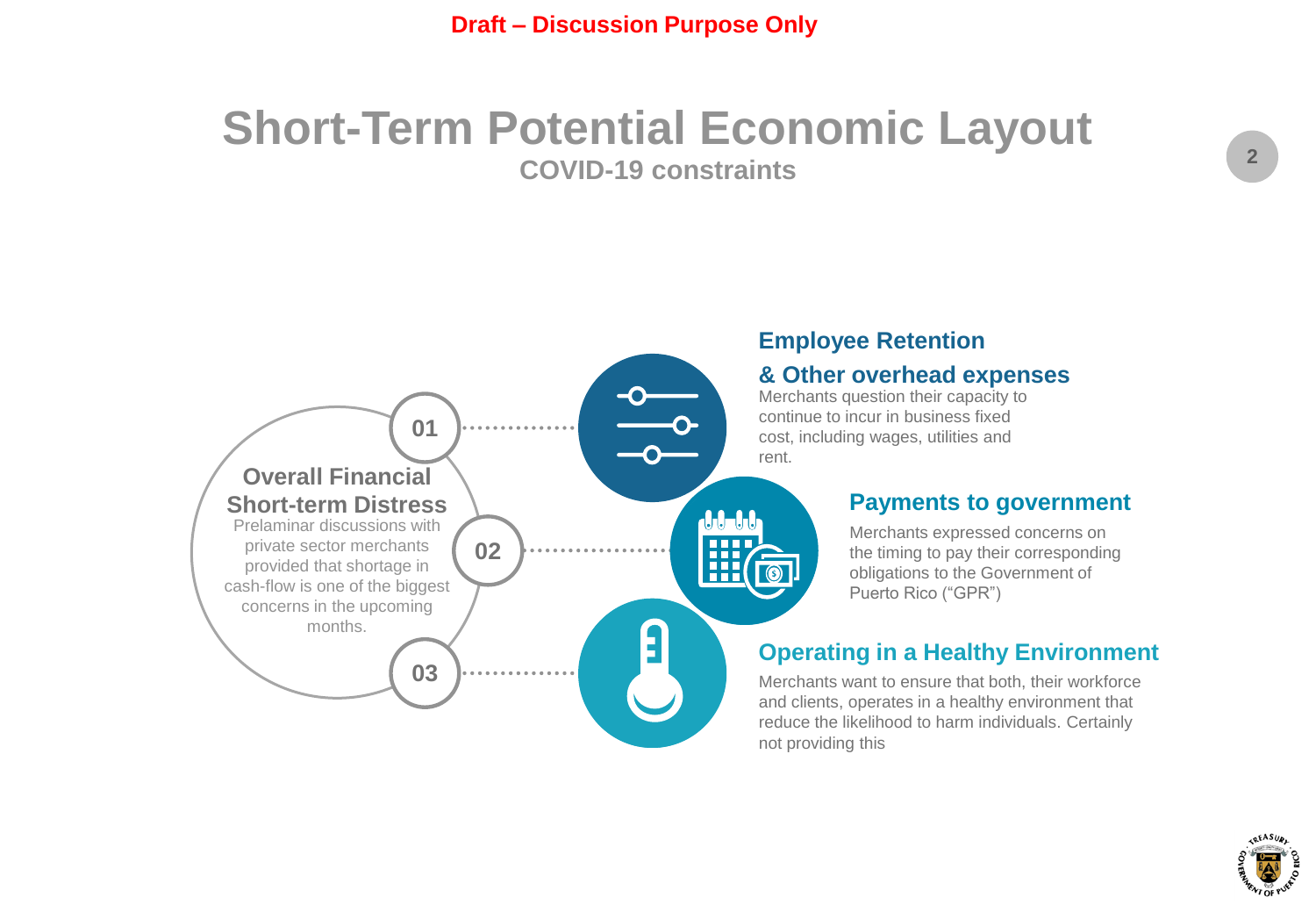

# **Hacienda Short Term Goals**

**Help to increase private Sector Cash-Flow by Addressing Timing of Certain Payments to Government** 





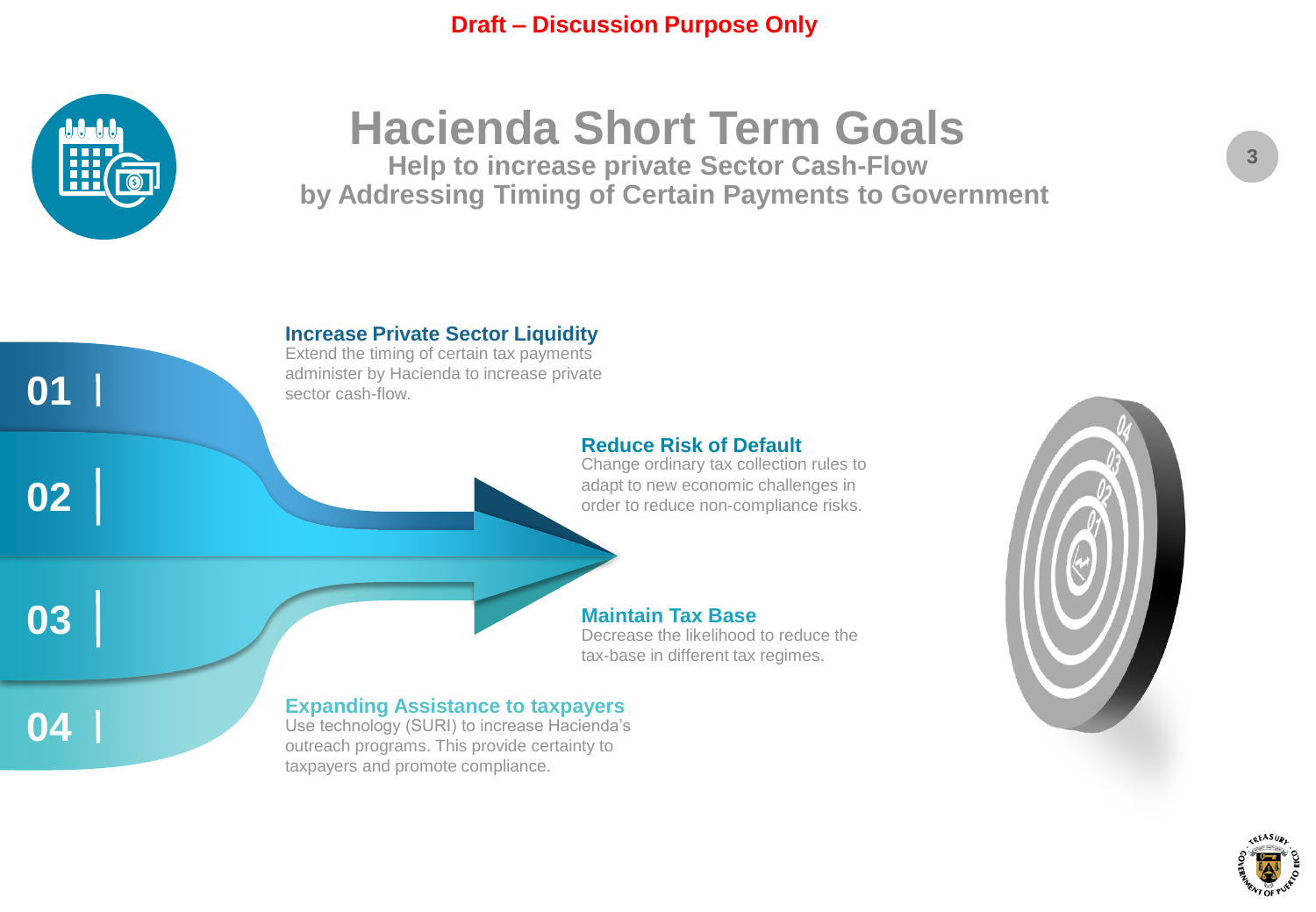## **COVID-19 Crisis - Tax Administration COVID-19**

## **Executive Summary**

The COVID-19 crisis presents major challenges for tax administration. With the economic downturn, Hacienda would encounter growing compliance risks and greater demands for taxpayer support in the face of prospective cash-flow constraints. This presentation presents a summary of the most critical aspects of the proposed Hacienda's Cash-Flow Administrative Determination (**"Cash Flow AD"**).

Theoretical and empirical studies suggest that an economic downturn tends to worsen taxpayer compliance in important aspects. While a drop in compliance may have some countercyclical effects on the economy, tolerating noncompliance is not an appropriate response to the crisis because it is distortionary, inequitable, and, perhaps most importantly, hampers the rebuilding of tax bases over the medium-term.

However, in responding to the COVID-19 crisis, Hacienda plans to implement a short term a tax compliance strategy that is structured around two objectives: containing the growth in noncompliance and helping taxpayers to cope with the crisis. To achieve these objectives, four sets of measures are identified:

- (1) Expanding assistance to taxpayers by deferring certain due dates and align some of them to new Federal rules,
- (2) Reducing the burden of certain advance payments in SUT and withholding tax regimes,
- (3) Implementing more attractive payment plan programs to compliant taxpayers, and
- (4) Enhancing and advancing realization of refunds and realization of unclaimed overpayments

In implementing the proposed strategy, Hacienda should keep in mind a number of key points. First, early warning of emerging compliance risks is crucial for their mitigation. Second, a high-level group needs to be established within the tax agency to coordinate the development of the crisis strategy. Third, government support for tax administration is more important than ever during a crisis. Finally, Hacienda will align their near-term compliance strategies and medium-term modernizations plans.

**\* Dollar value of deferrals are based on prior fiscal years experience. These values may be significantly higher than actual results as these values resulted from an atypical fiscal year (2019) and does not contemplate any economic effect from earthquake activity nor COVID-19 effect.**

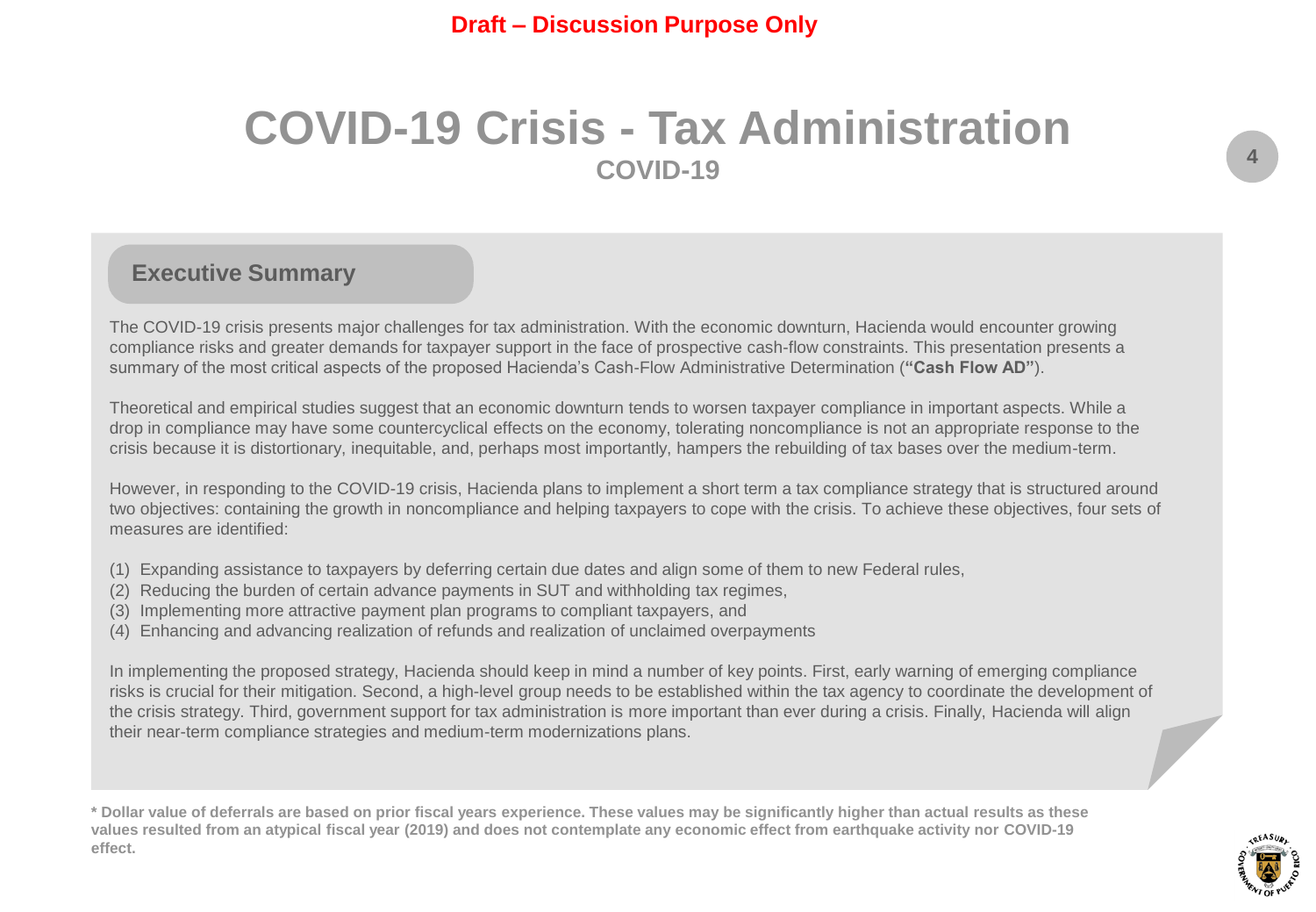## **Needed Tax Administration Approach To Increase Private Sector Cash Flow**



**5**

\* SUT means Sales and Use Tax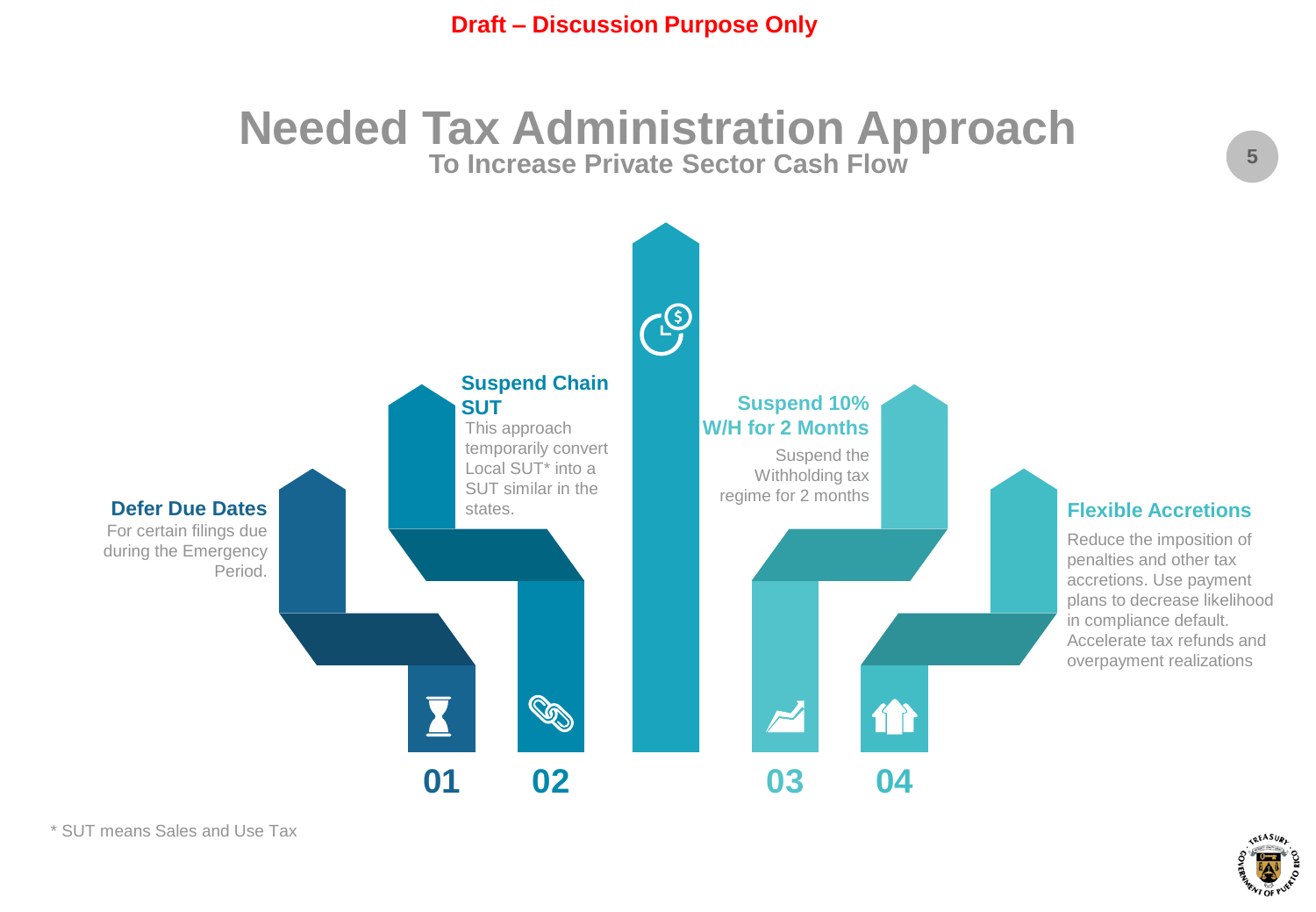## **Due Date Deferral Uniform Rules to the Federal Level**

## **Defer Due Dates**

**Income Tax Return for July 15, 2020** - The Federal Government has decided to postpone the Income Tax Return due date to July 15, 2020. This affects more than 160,000 taxpayers who needs to file a federal tax Return (1040-PR) to determine the amount of US Self-Employed Tax which half of it might be deductible for Puerto Rico tax purposes. From an operational standpoint is highly recommendable to postpone the filing at least to the same date as the IRS would be enforcing.

This would have the effect to postpone part of the tax return and estimated tax payments that would otherwise be paid on or before an April 15 deadline. Typically tax return payments represents close to \$125 million for individuals and \$200 for corporations. Bear in mind that not all taxpayers would defer payments through the filing deadline. Typically large taxpayers pay close to the original deadline. This would present, at most, a three month payment deferral.

Other postponements were not challenge by the FOMB as indicated in an email sent on March 18, 2020.



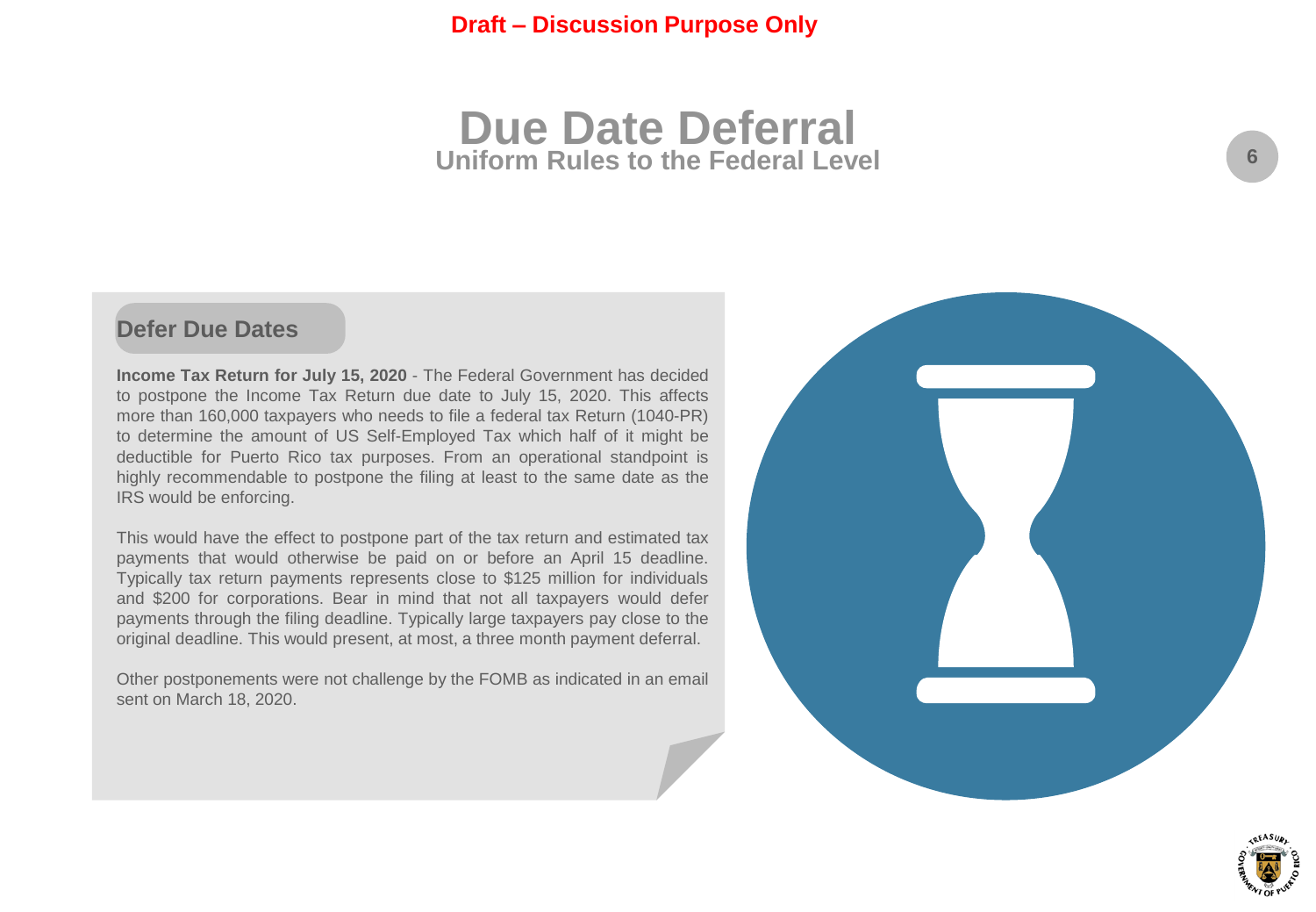## **Suspend Chain SUT Temporarily Convert Local SUT to a regime similar to the mainland states**

## **Suspend SUT Chain**

Different from most mainland states that impose a sales and use tax, Puerto Rico's SUT applies to imported or purchased tangible property for resale. Nevertheless, upon compliance with certain requirements, a reseller of taxable items, may be entitled to claim a credit sales and use tax paid on the purchases or introduction of taxable items for resale.

A registered merchant who holds a reseller certificate may claim a credit (Similar to a Value Added Tax regime) for the amount of sales or use tax paid on the purchase or introduction of taxable items for resale. Cash Flow AD proposes a temporary suspension of this use tax regime collections so merchant's can increase their cash flow.

This reseller credit regime has represented an acceleration of SUT collections close to **\$65 million**. This temporary suspension would also be favorable for CONFINA bondholders as any effect would be reverted on July 2020, thus, merchants would be subject to accelerate the use tax payments upon imports and purchases for resale.



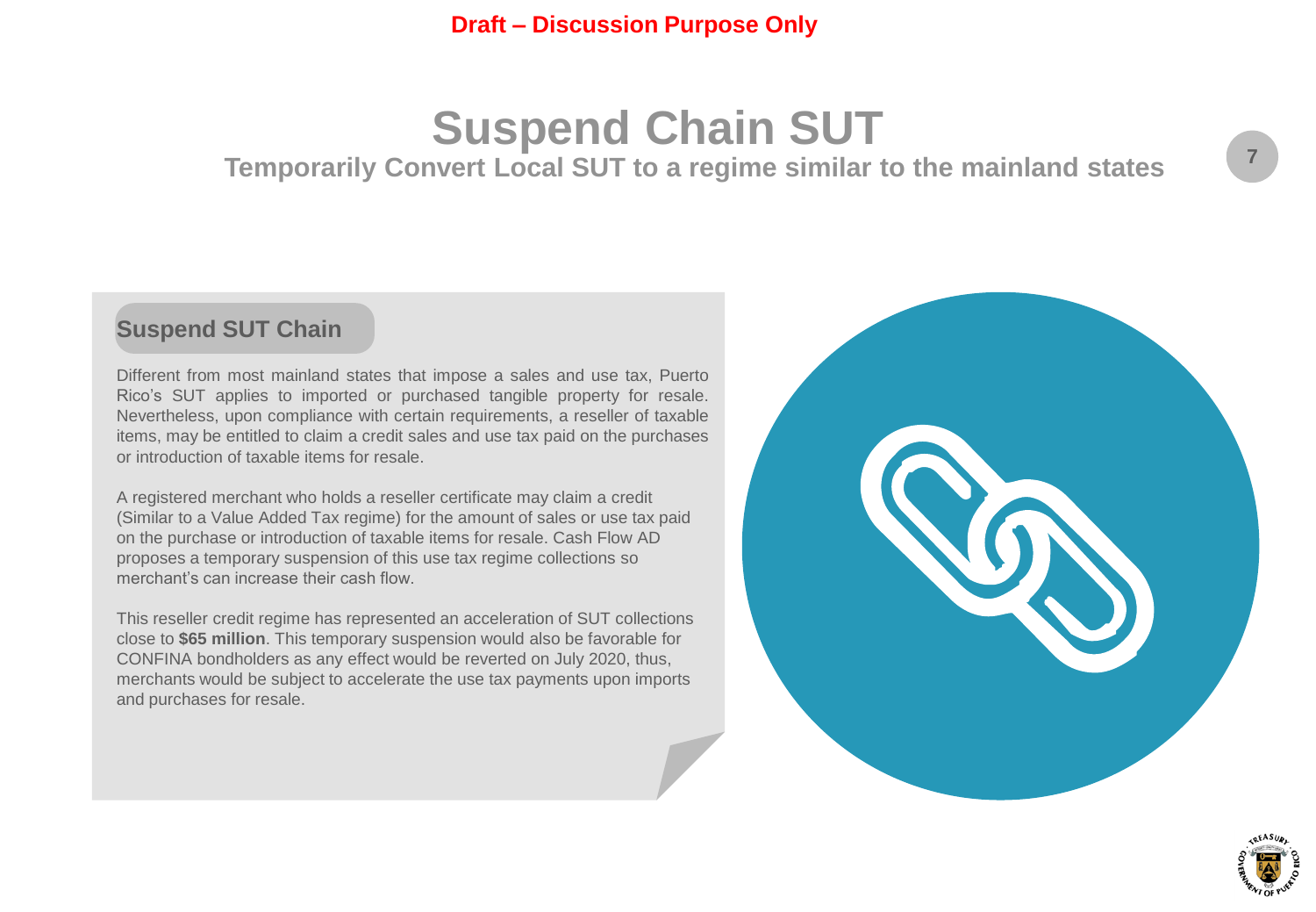## **Suspend 10% Withholding at Source Temporarily Convert Local SUT to a regime similar to the mainland states**

## **Suspend 10% withholding**

The Government of Puerto Rico and every person, natural or juridical, that in the conduct of a trade or business or an income producing activity in Puerto Rico pays for services rendered in Puerto Rico must **withhold 10%** thereof. This withholding regime represents close to close to \$89 million in income tax prepayments on a monthly basis.

Cash Flow AD proposes a temporary suspension of this withholding at source regime for a three month period. This would represent a **deferral of payments of \$266 million** which would be subsequently **repaid** with **subsequent estimated tax installments** and filing of the **2020 Income Tax Return**.

SURI is enabled to send reminders to merchants subject to this withholding regime to catch up any tax responsibility uncovered amount with the estimated tax installments (September 2020, December 2020 and January 2021 installments) in order to avoid potential penalties.



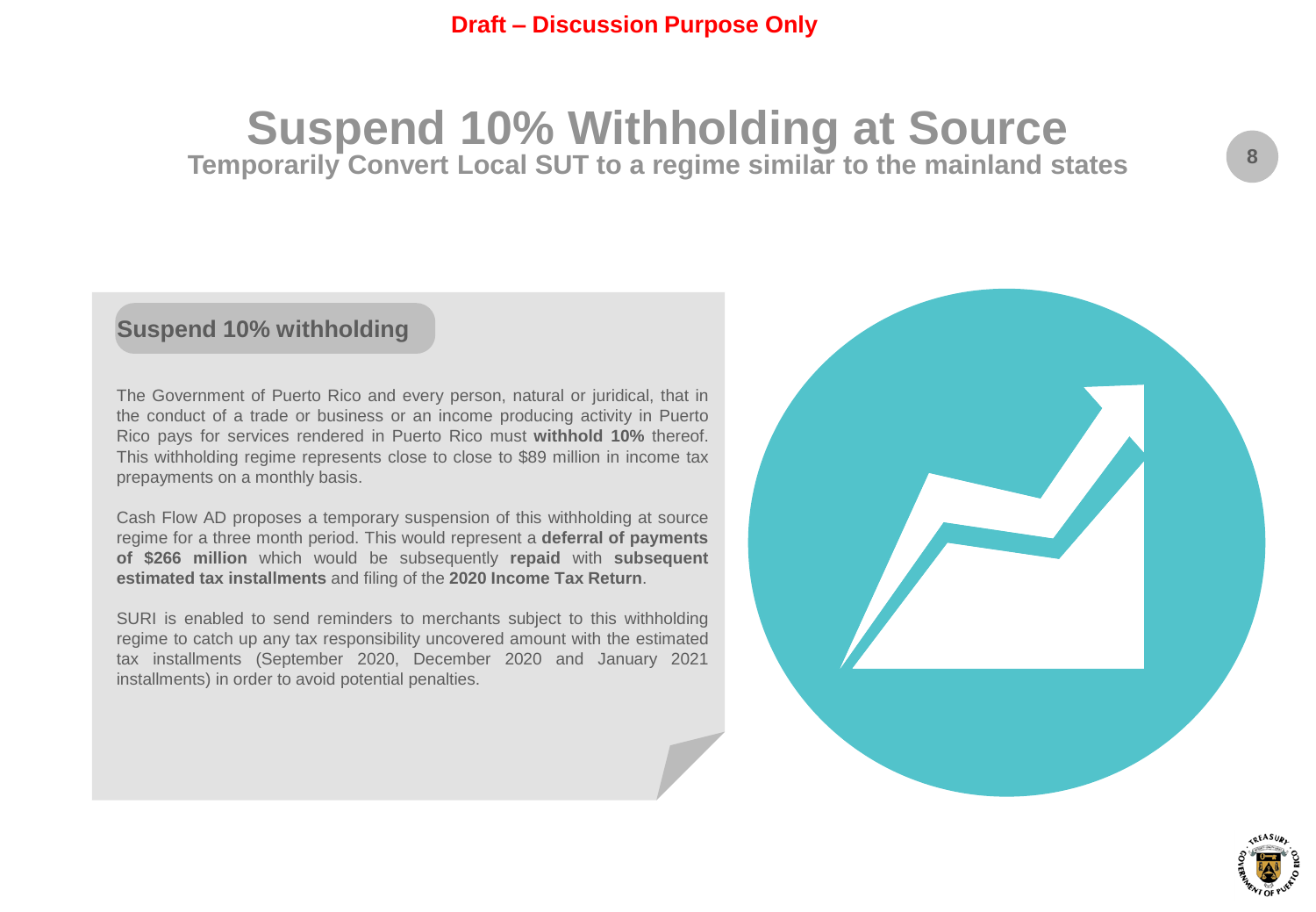## **Flexible Accretions**

**Use payment plans and flexible accretions in order to avoid potential further compliance default** 

## **Flexible Accretions**

Tax-based automatic stabilizers and discretionary tax policy changes can help dampen the negative effects of an economic downturn. For this same reason, it could be argued that tax agencies should be more flexible with certain accretions to tax liabilities. This could provide an additional boost to the economy as long as it is narrowly, uniformly and transparently implemented.

To achieve Hacienda's short term must observe the following:

- (1) Ensuring smooth implementation of compliance due dates (previously discussed);
- (2) Adjusting advance tax payments to reduce taxpayers' cash-flow pressures (previously discussed);
- (3) Accelerating the issuance of tax refunds, subject to proper risk management;
- (4) Making greater use of payment extensions; and
- (5) Providing targeted and proactive assistance to high-risk taxpayers.



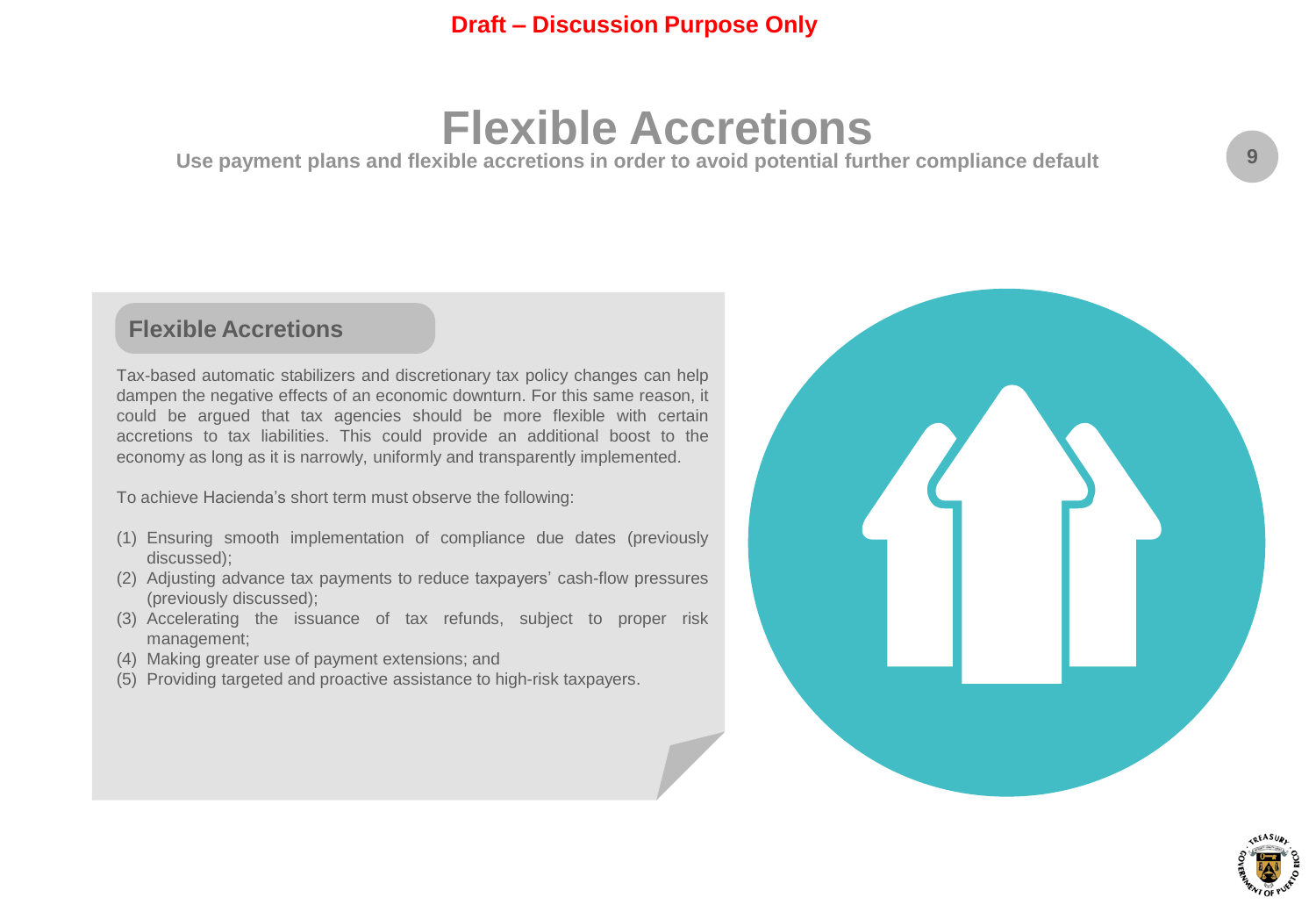## **Flexible Accretions (Cont.)**

Use payment plans and flexible accretions in order to avoid potential further compliance default

## **Flexible Accretions (Cont.)**

#### **Accelerating the issuance of tax refunds (subject to proper risk management):**

SURI has showed its effectiveness to pay refunds in a timely fashion. Nevertheless, there are some instances that cross account (allowable by the code) should be implemented to offset other tax accounts liability from the same taxpayer. The higher risk is SUT overpayments from the previously paid Reseller Credit. Cash Flow AD provides room to realize any unclaimed Reseller Credit as a credit to other taxes. This provides further flexibility to reduce the cash-flow constraint of advancing SUT payments, particularly when total sales are likely to decrease in the following months.



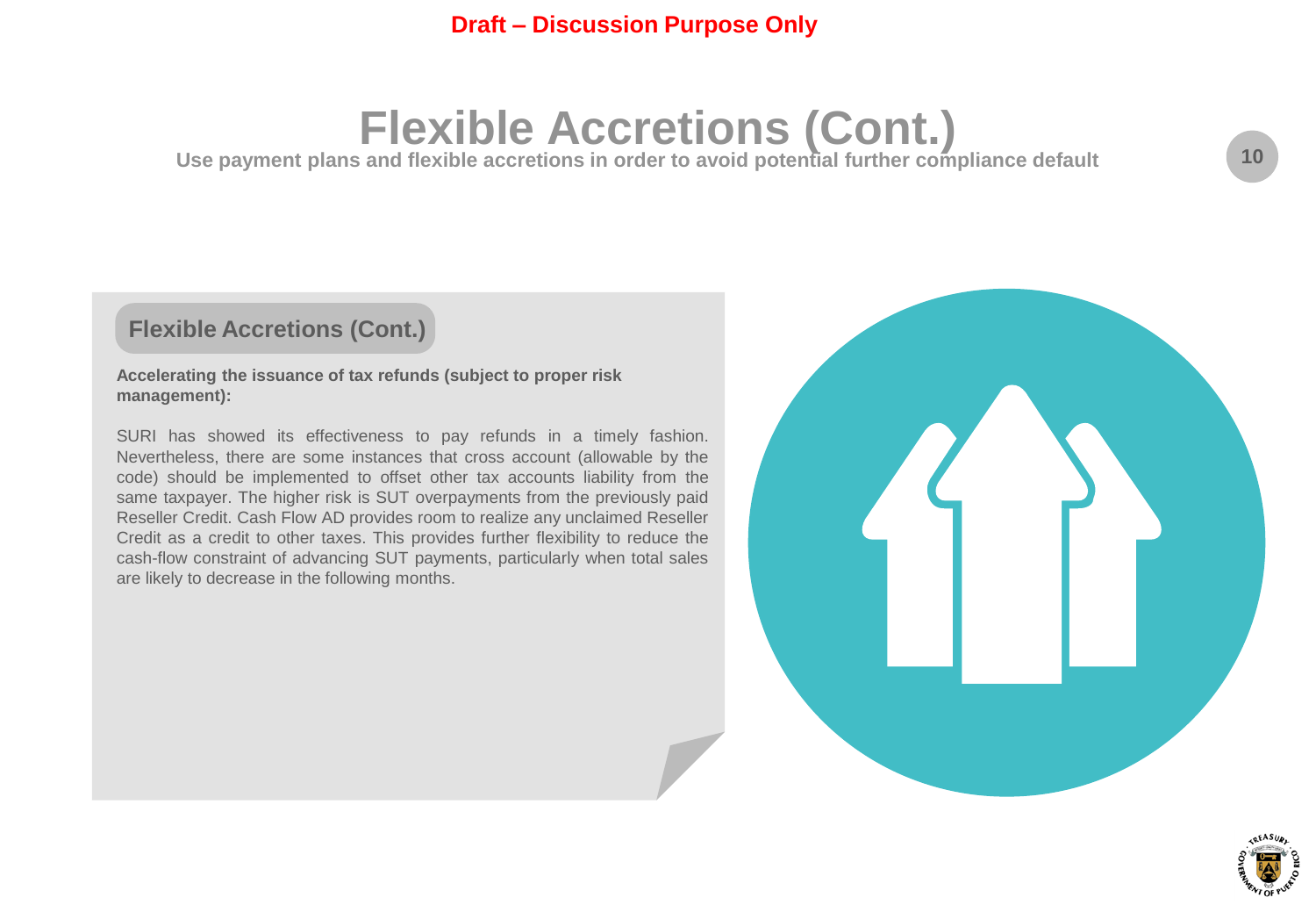# **Flexible Accretions (Cont.) Use payment plans and flexible accretions in order to avoid potential further compliance default**

## **Flexible Accretions (Cont.)**

#### **Making greater use of payment extensions**

Estimated tax payments must be deferred to last two installments. This would represent a potential advance payment deferral of **\$111 million for individuals and corporations** for approximately six months. This is partially achieved by not imposing the discretionary penalties. Nevertheless is important to highlight that an amount of undetermined taxpayers will continue to comply with original estimated tax payments requirements. We believe that is likely that 75% of the total monetary value would still be paid within the original installment dates.



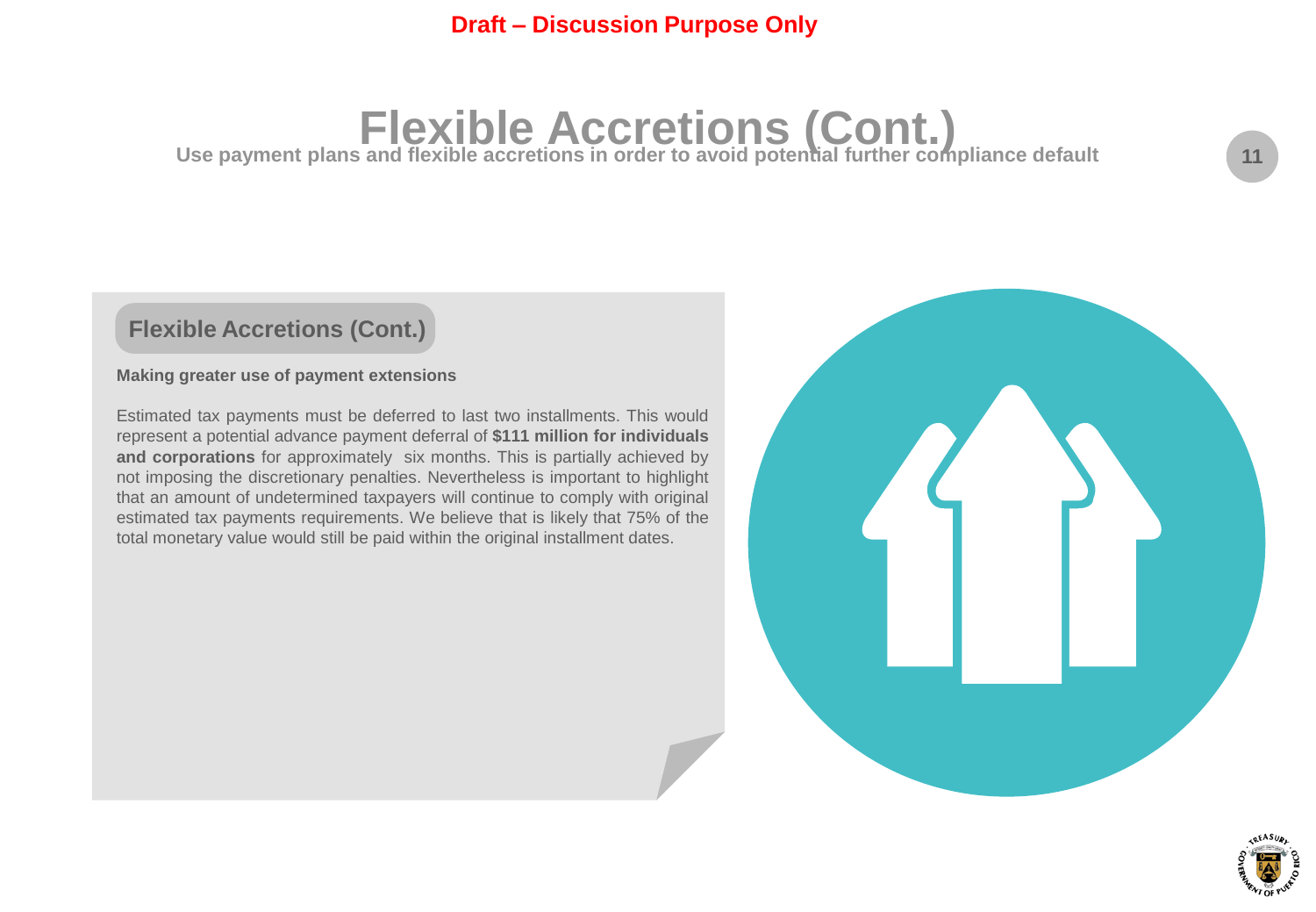## **Flexible Accretions (Cont.)**

Use payment plans and flexible accretions in order to avoid potential further compliance default

## **Flexible Accretions**

#### **Providing targeted and proactive assistance to high-risk taxpayers**

Hacienda should provide aggressive payment plans to previously compliant taxpayers. Cash Flow AD provides a very narrow payment plan program which provides previously compliant taxpayers the ability to save interest and surcharges accretions as long as the enter in a payment plan to cover their 2019 Income Tax Liability to be totally paid by March 2021 and upon of filing their 2020 Income Tax Return on a timely manner with no uncovered tax liability.

SURI provides a systematic monitoring of compliance of this type of payment plans, so the system can revert any interest and surcharges condoned by Hacienda if taxpayer does not complies with the agreed terms.



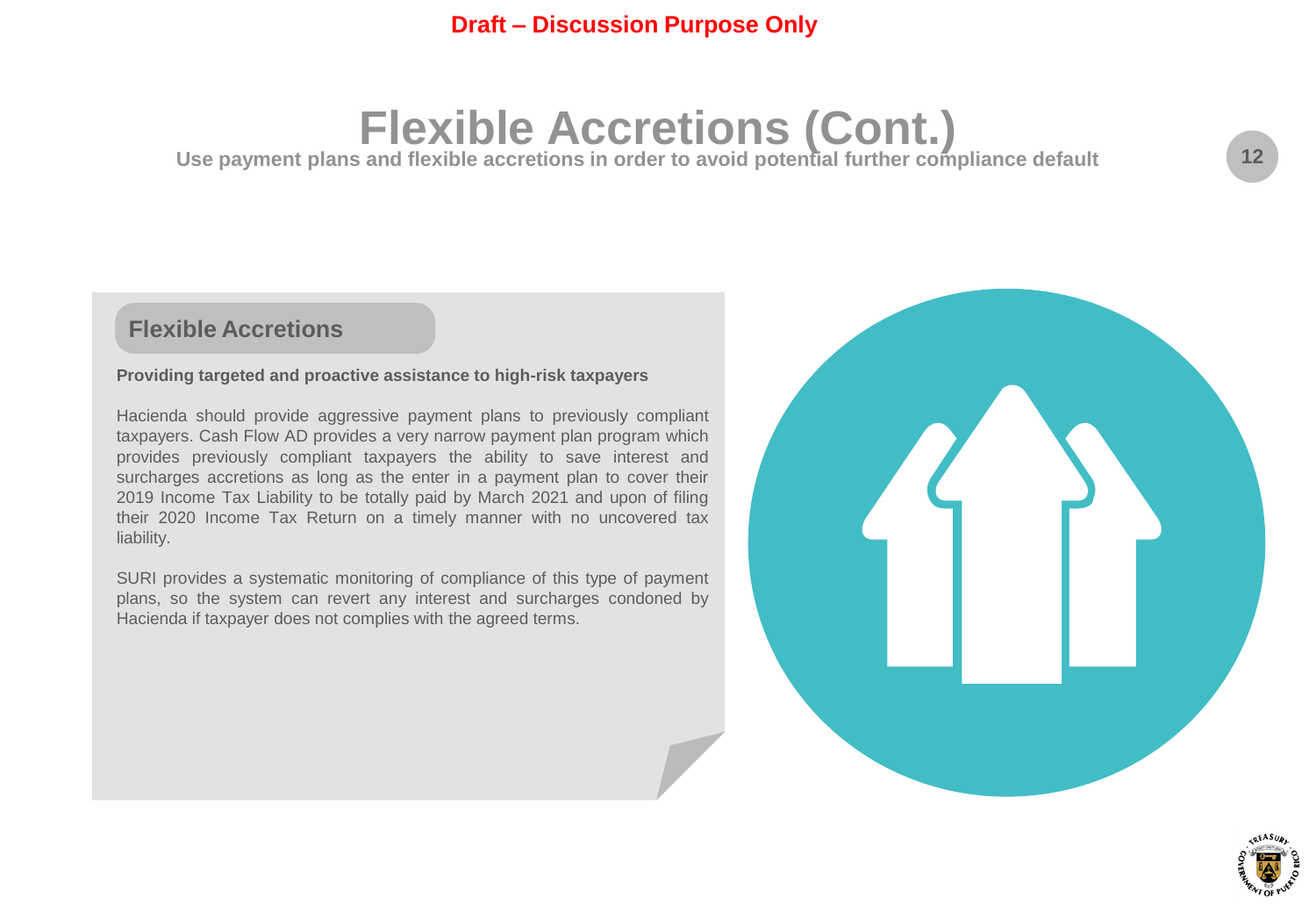**Deferrals Values in millions**



Payable in approximately in 8 monthly installments.

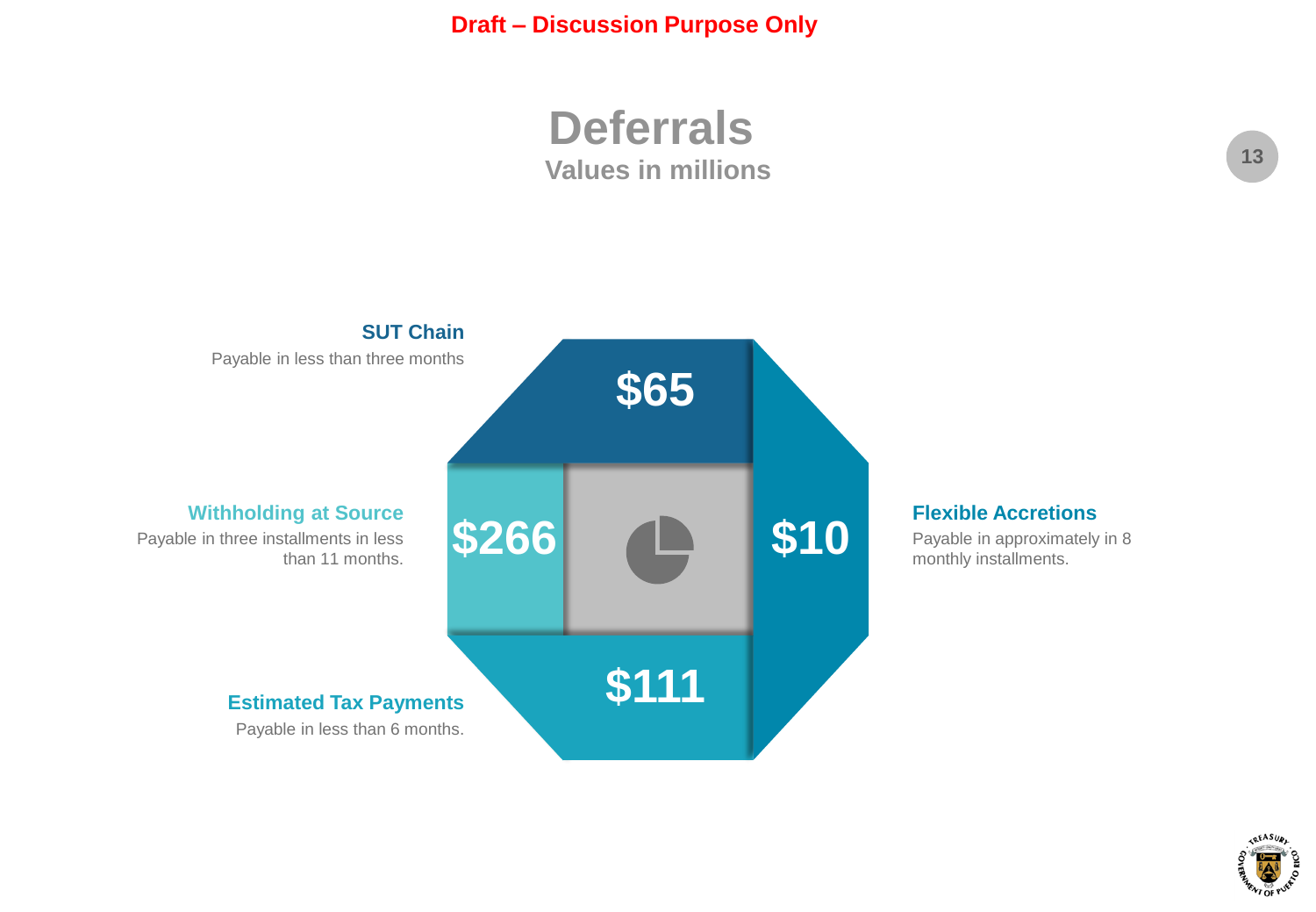## Economic Incentive for Self-Employed Individuals **Eligibility**



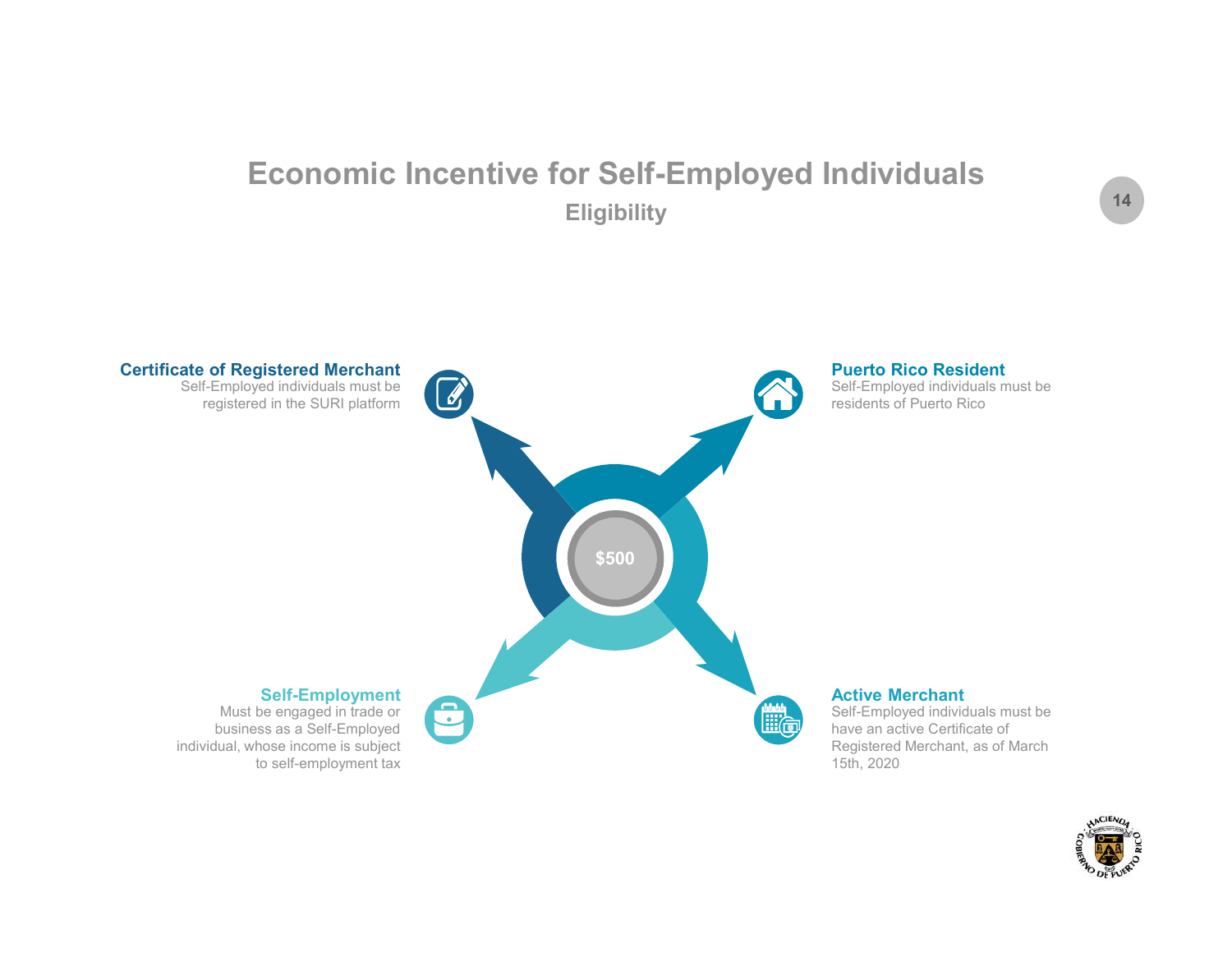## Economic Incentive for Self-Employed Individuals Progress during first 24 hours





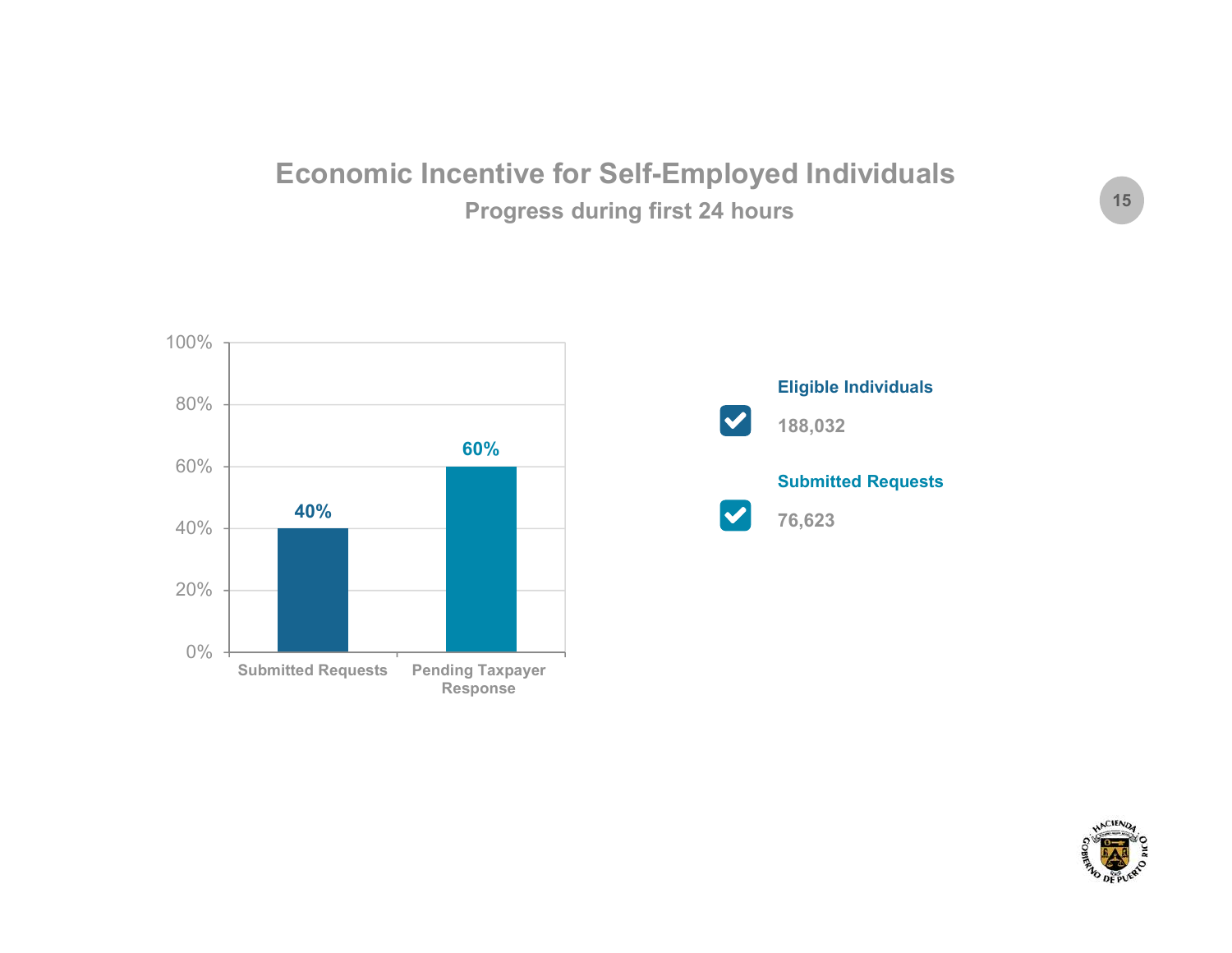## Additional Tax Relief Measures

#### Qualified Disaster Payments

 $\begin{tabular}{l|c|c|c|c|c} \hline \multicolumn{1}{c}{\textbf{Additional Tax Relief Measures}} \\ \hline \multicolumn{1}{c}{\textbf{Eigible Distributions}} \\ \hline \multicolumn{1}{c}{\textbf{Eigible Distributions}} \\ \hline \multicolumn{1}{c}{\textbf{Eigible Distributions}} \\ \hline \multicolumn{1}{c}{\textbf{Eigible Distributions}} \\ \hline \multicolumn{1}{c}{\textbf{Eigible Distributions}} \\ \hline \multicolumn{1}{c}{\textbf{Eigible Distributions}} \\ \hline \multicolumn{1}{c}{\textbf{Eigible Distributions}} \\ \hline \multicolumn{1}{c}{\textbf{$ **Additional Tax Relief Measures UPS**<br>
Rempts income tax any amounts paid by employers, to or<br>
Exempts income tax any amounts paid by employers, to or<br>
Exempts individual, for reasonable and<br>
for the benefit of an individu  $\begin{minipage}[t]{0.9\textwidth} \begin{tabular}{|c|c|c|c|} \hline \multicolumn{1}{|c|}{\textbf{Additional Tax} Relier Mecasures}\\ \hline \multicolumn{1}{|c|}{\textbf{Causure} B} & \multicolumn{1}{|c|}{\textbf{Eigible Distributions}}\\ \hline \multicolumn{1}{|c|}{\textbf{Eigible Distributions}} & \multicolumn{1}{|c|}{\textbf{Eigible Distributions}}\\ \hline \multicolumn{1}{|c|}{\textbf{Eingible Distributions}} & \multicolumn{1}{|c|}{\textbf{Eigible Distributions}}\\ \hline \multicolumn{1}{|c|}{\textbf$ **Additional Tax Relief Measures**<br>
Eligible Distributions<br>
Example income tax any amounts paid by employers, to or<br>
Eligible Distributions<br>
Example including voluntary and the property of the withdrawal of funds from retir Additional Tax Relief Measures<br>
unalified Disaster Payments<br>
Eligible Distributions<br>
Exempts income tax any amounts paid by employers, to or<br>
for the benefit of an individual, for reasonable and<br>
cover losses or damages, a **Additional Tax Relief Measures (Second)**<br> **Additional Tax Relief Measures (Second)**<br>
Exempts income tax any amounts paid by employers, to or<br>
for the benefit of an individual, for reasonable and<br>
for the benefit of an ind outbreak.



Posteriormente, el 15 de marzo de 2020, la Gobernadora emitió la Orden Ejecutiva Núm.<br>OE-2020-023 ("OE 2020-023"), en la cual se establece un toque de queda, a partir de las 2020-023" ("OE 2020-0<br>9:00pm del 15 de marzo de gubarnamentales, así como el cierre de todos los comercios en Puerto Rico a partir de las<br>6:00pm del 15 de marzo de 2020 hasta el 30 de marzo de 2020. ("Cierre Total").

#### $\sqrt{2}$

#### Eligible Distributions

**CONTRIG STATE STATE OF STATE OF STATE OF STATE OF STATE OF STATE AND ANOTATE AND ANOTHER STATE OF STATE AND APPLY AND APPLY AND APPLY AND APPLY AND APPLY APPLY APPLY APPLY APPLY APPLY APPLY APPLY APPLY APPLY APPLY APPLY A COVERTS COVERTS COVER COVER 16 ANDEX**<br> **COVERTS COVERTS COVER COVER COVER**<br>
Allows for the withdrawal of funds from retirement plans to<br>
cover losses or damages, as well as extraordinary and<br>
pandemic. Provides for an inc **if the COVID-19**<br> **unformally constrained**<br> **Eligible Distributions**<br>
Allows for the withdrawal of funds from retirement plans to<br>
cover losses or damages, as well as extraordinary and<br>
pandemic. Provides for an icone tax **Solution School School School School School School School School School School School School School School School School School School School School School School School School School School School School School School Sc** \$10,000, and a 10% preferential tax rate on any excess up **CONSCREDING MANUTES AND AND SET AND SET AND ANOTABATION AND ANOTHER AMONG THE SUPPORT ISSOCRED TO A MORE AMOUNT OF SUPPORT OF SUPPORT AND SUPPORT OF SUPPORT OF SUPPORT OF SUPPORT OF SUPPORT OF SUPPORT OF SUPPORT OF SUPPOR** 



#### 29 de marzo de 2020

CARTA CIRCULAR DE RENTAS INTERNAS NÚM. 20-23 ("CC RI 20-23")

ATENCIÓN: PATRONOS, FIDUCIARIOS, ADMINISTRADORES, PARTICIPANTES Y<br>BENEFICIARIOS DE PLANES DE RETIRO CUALIFICADOS Y CUENTAS<br>DE RETIRO INDIVIDUAL EN PUERTO RICO

ASUNTO: DISTRIBUCIONES ESPECIALES DE PLANES DE RETIRO CUALIFICADOS<br>Y CUENTAS DE RETIRO INDIVIDUAL POR RAZÓN DE UN DESASTRE<br>DECLARADO POR LA GOBERNADORA DE PUERTO RICO

I. Exposición de Motivos

El 19 de febrero de 2020, el Departamento de Hacienda ("Departamento") emitió la Carta ("Le Circular" de Meria Internació Viene de Meria ("Le Circular" de Meria ("Le Circular" de Meria ("Le Circular" de Meria ("Le Circula Hot

A esta emergencia se añade la declaración emilida el 11 de marzo de 2020 por la propriacción Mardal de la Salud Bereatance una "partecipa" con exempe de la Salud Bereatance<br>de 2020, la Gobernatora emilió la Orientaria una

Posteriormente, el 15 de marzo de 2020 la Gobernadora emitió la Orden Ejecutiva Núm. OE-<br>2020-023 ("OE 2020-023"), en la cual se establece un toque de queda, a partir de las 9:00pm<br>del 15 de marzo de 2020, ordenando así a en sus hogares por un periodo de 14 días y limitanto el uso de las vias públicas, salvo ciertas instanciais. Además, la OE 2020-203 decreta un cierre de las operaciones quiernamentales, si<br>con el cierre de las decretas de



ANCIEND